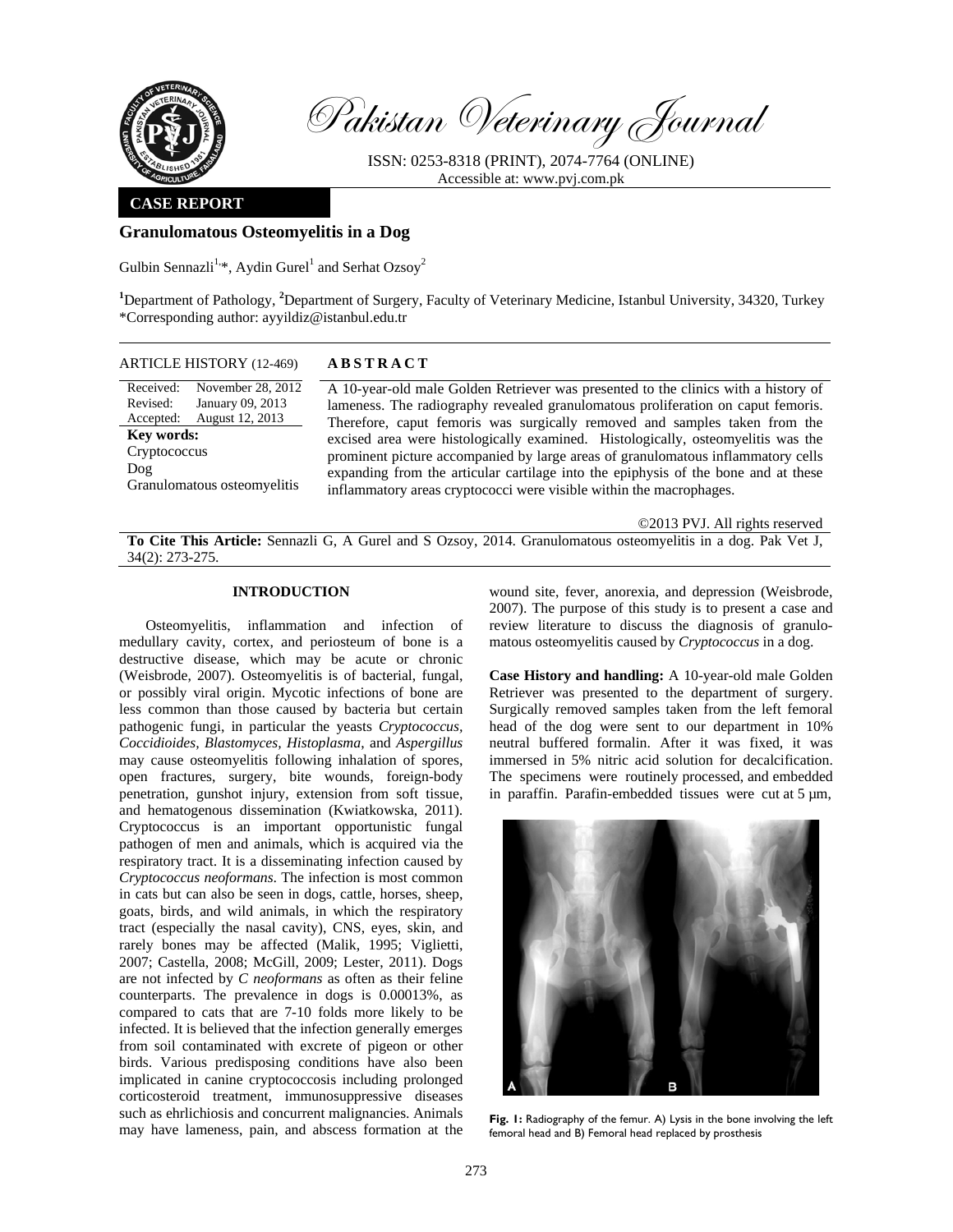

**Fig. 2:** A) Osteolytic areas in femoral epiphysis (H&E, x40) and B) Granulomatous inflammatory reaction in bone (H&E, x100).



**Fig. 3:** Numerous clusters of organisms (yeast bodies form) with characteristic thick capsule (arrows) in the bone marrow of a dog. H&E stain. (A to D x400, x600, x1000 and x1000, respectively).



**Fig. 4:** Cryptococcal organisms (yeast bodies form) (arrows) in the bone marrow of a dog. PAS stain. A x100; B x100.